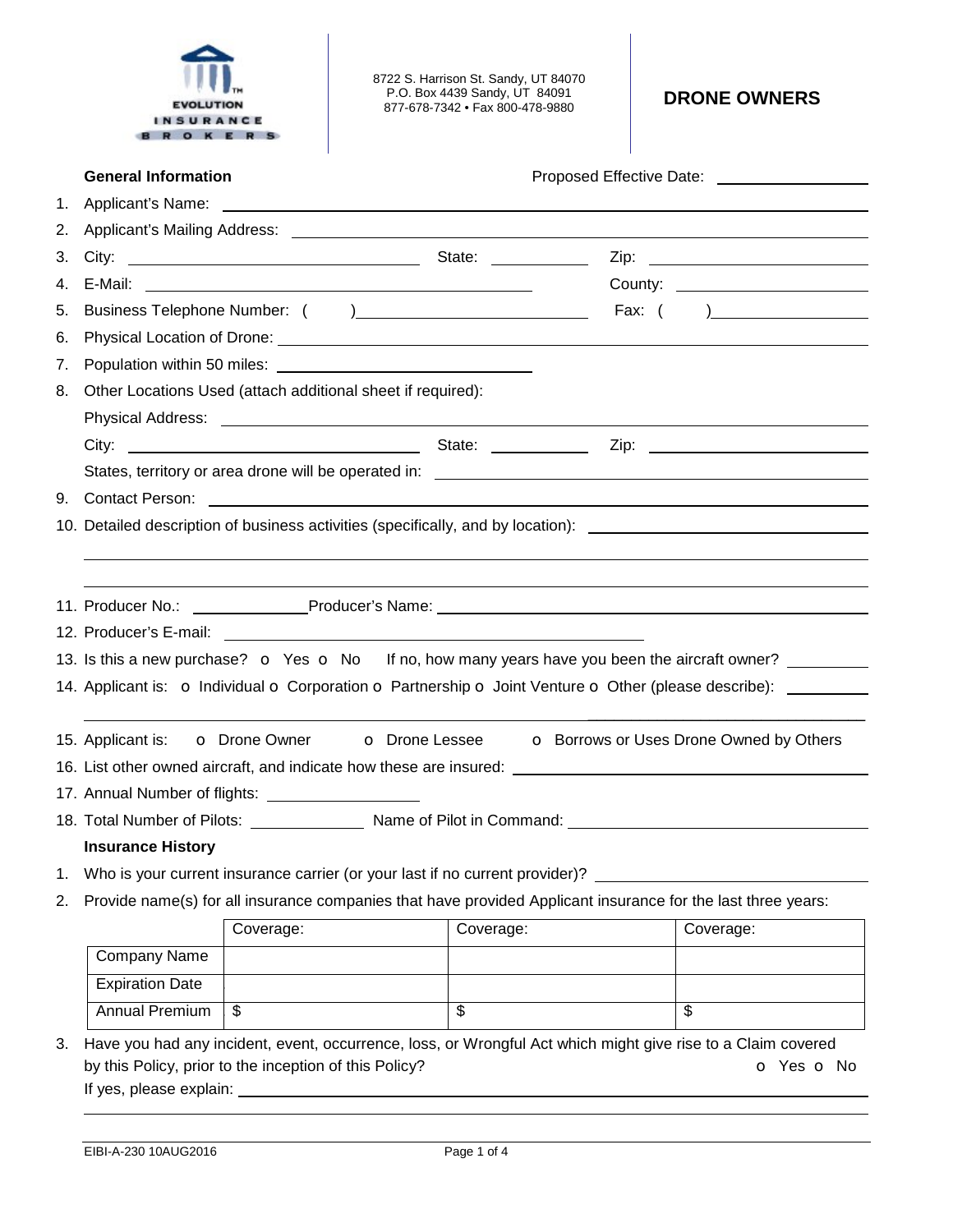## **Desired Insurance**

| 1. |                                                                                                                     |                                                                                                                                                |                          |  |  |  |  |
|----|---------------------------------------------------------------------------------------------------------------------|------------------------------------------------------------------------------------------------------------------------------------------------|--------------------------|--|--|--|--|
| 2. |                                                                                                                     | Equipment Value: ______________________Ground Control Station/Controller Value: __________________________                                     |                          |  |  |  |  |
| 3. |                                                                                                                     |                                                                                                                                                |                          |  |  |  |  |
|    |                                                                                                                     |                                                                                                                                                |                          |  |  |  |  |
|    |                                                                                                                     |                                                                                                                                                |                          |  |  |  |  |
|    |                                                                                                                     |                                                                                                                                                |                          |  |  |  |  |
|    |                                                                                                                     |                                                                                                                                                |                          |  |  |  |  |
| 5. | Will any Lienholder require breach of warranty coverage?<br>O Yes O No                                              |                                                                                                                                                |                          |  |  |  |  |
|    | <b>Limit of Liability:</b>                                                                                          |                                                                                                                                                |                          |  |  |  |  |
|    | O                                                                                                                   | \$5,000 per person / \$5,000 property damage / \$10,000 per accident / \$25,000 aggregate                                                      |                          |  |  |  |  |
|    | $\circ$                                                                                                             | \$10,000 per person / \$10,000 property damage / \$20,000 per accident / \$50,000 aggregate                                                    |                          |  |  |  |  |
|    | O                                                                                                                   | \$20,000 per person / \$20,000 property damage / \$50,000 per accident / \$100,000 aggregate                                                   |                          |  |  |  |  |
|    | O                                                                                                                   | \$50,000 per person / \$50,000 property damage / \$75,000 per accident / \$150,000 aggregate                                                   |                          |  |  |  |  |
|    | O                                                                                                                   | \$100,000 per person / \$100,000 property damage / \$200,000 per accident / \$300,000 aggregate                                                |                          |  |  |  |  |
|    | $\circ$                                                                                                             |                                                                                                                                                |                          |  |  |  |  |
|    |                                                                                                                     | <b>Self-Insured Retention (SIR):</b> $\circ$ \$1,000 (Min.) $\circ$ \$1,500 $\circ$ \$2,500 $\circ$ \$5,000 $\circ$ \$10,000 $\circ$ Other: \$ |                          |  |  |  |  |
|    |                                                                                                                     | Drone Information - Complete the following section for each drone to be insured. Photocopy section if necessary.                               |                          |  |  |  |  |
| 1. | Has the Applicant, or any Pilot to be insured, had any issue with the FAA?                                          |                                                                                                                                                | <b>o</b> Yes <b>o</b> No |  |  |  |  |
|    |                                                                                                                     |                                                                                                                                                |                          |  |  |  |  |
| 2. |                                                                                                                     | Will this Drone be operated under an FAA Approved Certificate of Authority (COA)?<br><b>O</b> Yes <b>o</b> No                                  |                          |  |  |  |  |
| 3. |                                                                                                                     | Will this Drone be operated under an FAA section 333 exemption?                                                                                |                          |  |  |  |  |
| 4. |                                                                                                                     |                                                                                                                                                |                          |  |  |  |  |
| 5. |                                                                                                                     |                                                                                                                                                |                          |  |  |  |  |
| 6. |                                                                                                                     |                                                                                                                                                |                          |  |  |  |  |
| 7. |                                                                                                                     | Wingspan or Rotor Diameter/Length/Weight: ____                                                                                                 |                          |  |  |  |  |
|    |                                                                                                                     |                                                                                                                                                |                          |  |  |  |  |
|    |                                                                                                                     |                                                                                                                                                |                          |  |  |  |  |
|    | 10. Maximum Operating Altitude? ______________________Maximum Range? ______________________________                 |                                                                                                                                                |                          |  |  |  |  |
|    | 11. Maximum distance UAV will be flown from ground control station? ________________________________                |                                                                                                                                                |                          |  |  |  |  |
|    |                                                                                                                     |                                                                                                                                                |                          |  |  |  |  |
|    | 13. In the event of a lost link between UAV and control station, does the UAV contain an automated recovery program |                                                                                                                                                |                          |  |  |  |  |
|    | that allows for it to safely return to a predetermined point?<br>o Yes o No                                         |                                                                                                                                                |                          |  |  |  |  |
|    |                                                                                                                     |                                                                                                                                                |                          |  |  |  |  |
|    |                                                                                                                     |                                                                                                                                                |                          |  |  |  |  |
|    |                                                                                                                     |                                                                                                                                                |                          |  |  |  |  |
|    |                                                                                                                     |                                                                                                                                                |                          |  |  |  |  |
|    |                                                                                                                     |                                                                                                                                                |                          |  |  |  |  |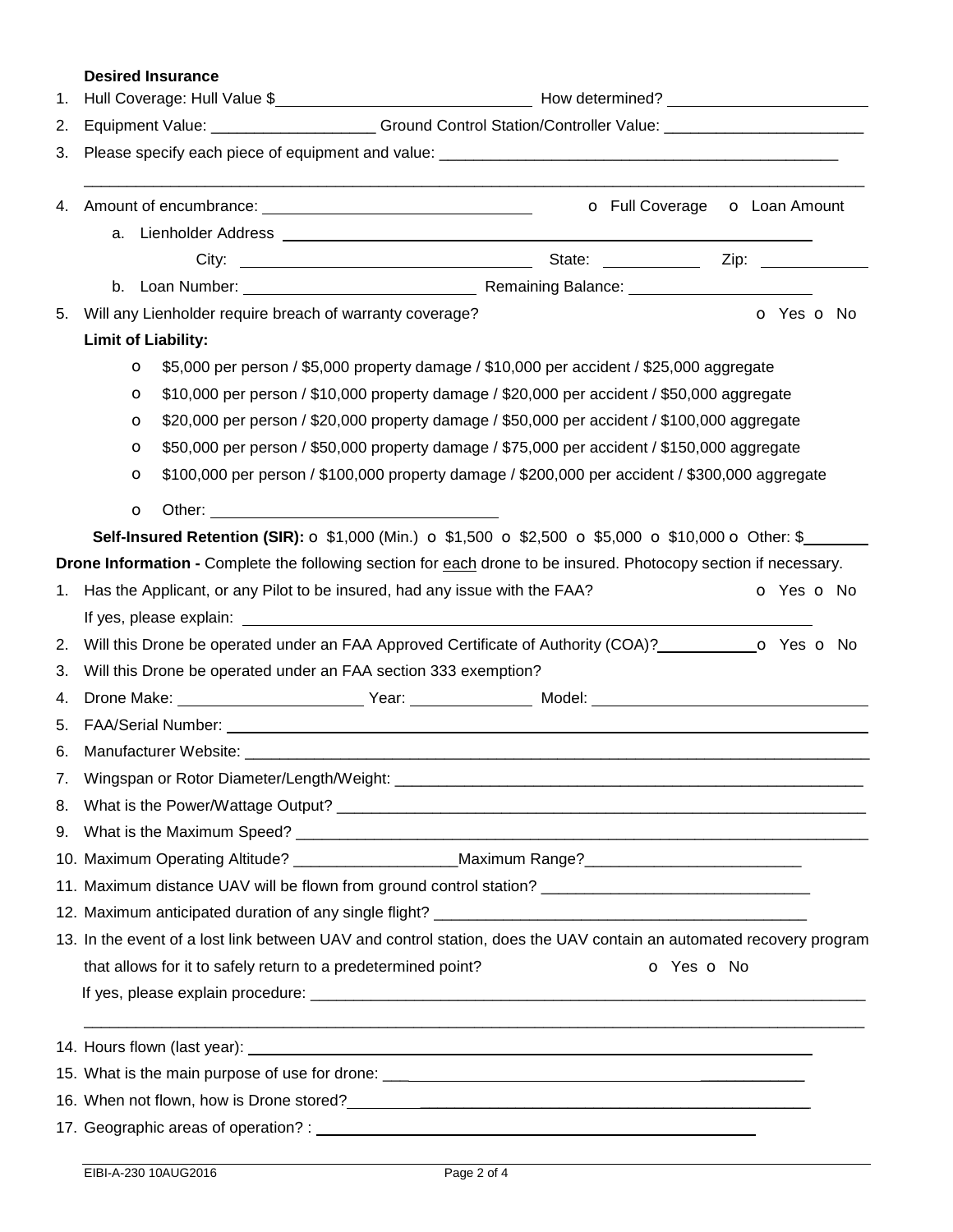## 18. Who employs the pilot(s)/operator(s) of the drone to be insured? o Applicant o Other (explain)

|    | 20. Who completes required maintenance and repair work?                                                                     |                          |  |  |  |  |
|----|-----------------------------------------------------------------------------------------------------------------------------|--------------------------|--|--|--|--|
|    |                                                                                                                             |                          |  |  |  |  |
|    |                                                                                                                             |                          |  |  |  |  |
|    |                                                                                                                             |                          |  |  |  |  |
|    |                                                                                                                             |                          |  |  |  |  |
|    |                                                                                                                             |                          |  |  |  |  |
|    | Complete the following information for each pilot to be insured. Pilots who are not scheduled will not be covered.          |                          |  |  |  |  |
|    | <b>Operator Information:</b>                                                                                                |                          |  |  |  |  |
| 1. |                                                                                                                             |                          |  |  |  |  |
| 2. |                                                                                                                             |                          |  |  |  |  |
|    |                                                                                                                             |                          |  |  |  |  |
|    |                                                                                                                             |                          |  |  |  |  |
| 3. |                                                                                                                             |                          |  |  |  |  |
| 4. | Start date: _____________________________                                                                                   |                          |  |  |  |  |
| 5. | Education:                                                                                                                  |                          |  |  |  |  |
|    |                                                                                                                             |                          |  |  |  |  |
|    | b. Ground and Flight School (including FAA ground school if applicable: ____________________________                        |                          |  |  |  |  |
| 6. | Operator's logged flight hours:                                                                                             |                          |  |  |  |  |
|    | Name the top three UAV/UAS you have the highest time in:<br>Drone                                                           |                          |  |  |  |  |
|    | Make and Model of Craft:                                                                                                    |                          |  |  |  |  |
|    | Make and Model of Craft:                                                                                                    |                          |  |  |  |  |
|    | Make and Model of Craft:<br>Number of Launches last 90 days                                                                 |                          |  |  |  |  |
|    | Number of launches last 12 mo.                                                                                              |                          |  |  |  |  |
|    | Total number of launches                                                                                                    |                          |  |  |  |  |
|    | Pilot In Command (hrs.)                                                                                                     |                          |  |  |  |  |
|    | Total hours Last 12 Mo. (hrs.)<br>the control of the control of the control of the control of the control of the control of |                          |  |  |  |  |
|    | Total Last hours 90 Days (hrs.)                                                                                             |                          |  |  |  |  |
|    | <b>TOTAL HOURS</b>                                                                                                          |                          |  |  |  |  |
| 7. |                                                                                                                             |                          |  |  |  |  |
| 8. | Have you ever had an Aircraft/Drone claim, incident or accident?                                                            | <b>o</b> Yes <b>o</b> No |  |  |  |  |
| 9. | Have you ever been cited or fined for violation of an aviation regulation?                                                  | <b>o</b> Yes <b>o</b> No |  |  |  |  |
|    |                                                                                                                             |                          |  |  |  |  |
|    |                                                                                                                             |                          |  |  |  |  |
|    | 10. Has your operator certificate ever been suspended or revoked?                                                           | O Yes O No               |  |  |  |  |
|    |                                                                                                                             |                          |  |  |  |  |
|    | 11. Has your driver's license ever been suspended or revoked?                                                               | O Yes O No               |  |  |  |  |
|    |                                                                                                                             |                          |  |  |  |  |
|    |                                                                                                                             |                          |  |  |  |  |
|    |                                                                                                                             |                          |  |  |  |  |
|    |                                                                                                                             |                          |  |  |  |  |
|    | Page 3 of 4<br>EIBI-A-230 10AUG2016                                                                                         |                          |  |  |  |  |